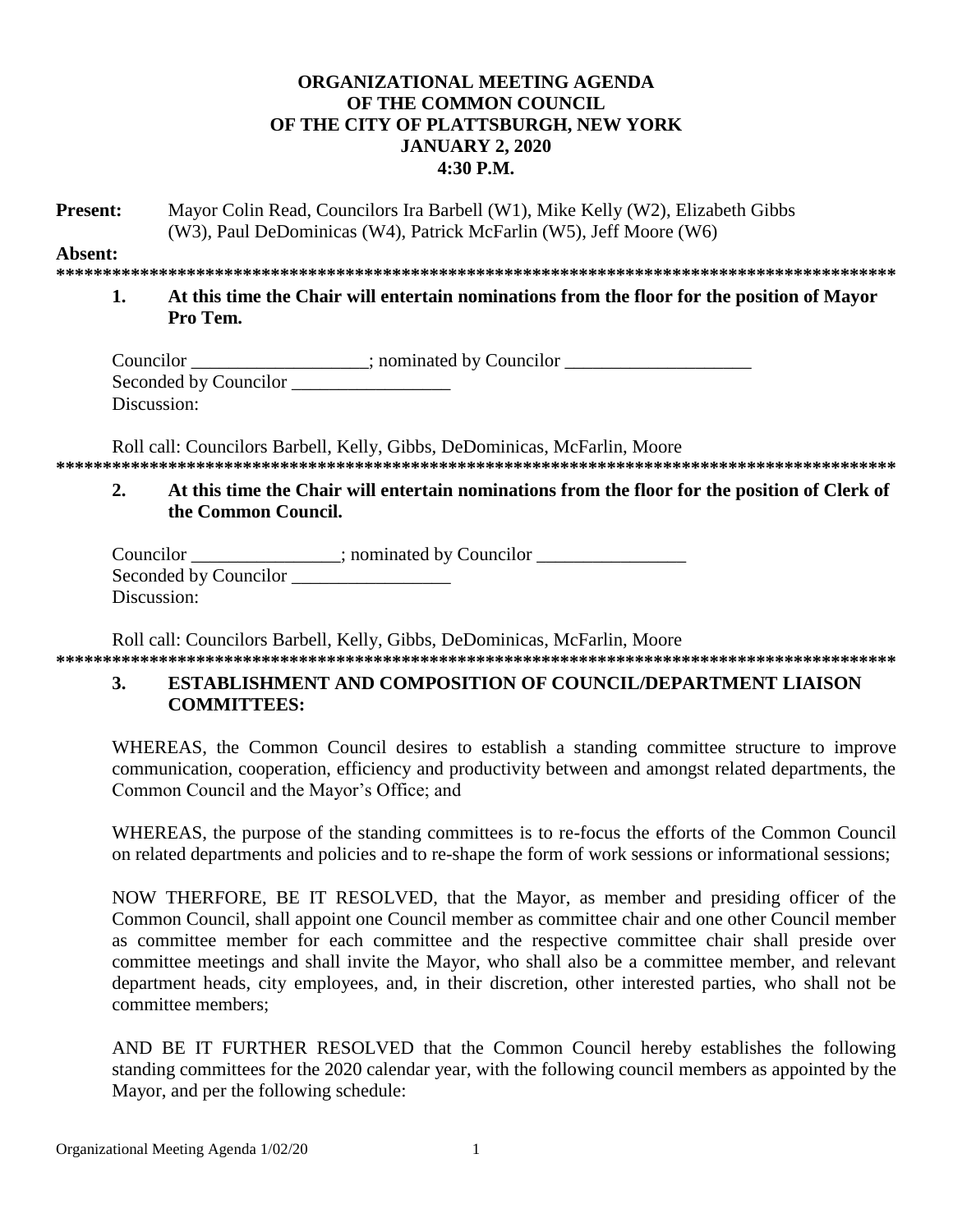Governance, Strategy, and City Operations - Chair:  $\qquad \qquad$  : Member: -Discusses, City Clerk, City Website, Information Dissemination, and Media, Community Events, Recreation and Strategic Planning -Meets first Thursday of every month at 4:30 in Common Council Chambers, works with Special Events Coordinator, Legal Counsel, and City Clerk Department Heads

City Infrastructure - Chair:  $\qquad \qquad$ : Member: -Discusses, Department of Public Works, Planning and Community Development, Environmental Services, Water and Sewer -Meets second Thursday of every month at 4:30 in Common Council Chambers, works with Department of Public Works, Water Pollution Control Department. Water Filtration Department, Environmental

Services Department Heads and Senior Planner.

Finance and Budget - Chair:\_\_\_\_\_\_\_\_\_\_\_\_\_\_\_; Member: \_\_\_\_\_\_\_\_\_\_\_\_\_\_\_\_\_\_\_ -Discusses Finance Department, Assessments, Payroll, Procurement, Collective Bargaining Agreement Negotiations, New Positions, Revenue Sources

-Meets third Thursday of every month at 4:30 in Common Council Chambers, works with City Chamberlain

Public Safety - Chair:  $\qquad \qquad$  ; Member:

-Discusses Police, Fire Department, Code Enforcement

-Meets fourth Thursday of every month at 4:30 in Common Council Chambers, works with Police Chief, Fire Chief and Building Inspector.

Plattsburgh Public Library – Chair:  $\qquad \qquad$  ; Member:

-Discusses Library

-Meets at time and place in discretion of committee chair, works with Library Director

MLD - MLD Board President  $\therefore$  Member:

-Discusses Municipal Lighting Department.

-Meets immediately prior to Municipal Lighting Department Board Meetings in Common Council Chambers, works with Municipal Lighting Department Manager.

AND BE IT FURTHER RESOLVED that each committee shall be presided over by a chair, as identified above, who shall hold committee meetings per the above schedule to discuss and review, amongst other items, respective initiatives in their departments, future direction, travel requests, goals, strategies, budgeting concerns, and proposed resolutions and local laws;

AND BE IT FURTHER RESOLVED, that all petitions, communications, budget adjustments, reports, resolutions, motions, etc., requiring action of a committee, shall be referred by the Mayor, in the form of an agenda, without motion, to the appropriate committee, unless otherwise ordered by the Common Council;

AND BE IT FURTHER RESOLVED, that in order to conduct official business, a quorum, consisting of the majority of the members of the committee, shall be required and the Mayor shall fill vacancies in the memberships and chairpersonships of standing committees as they occur;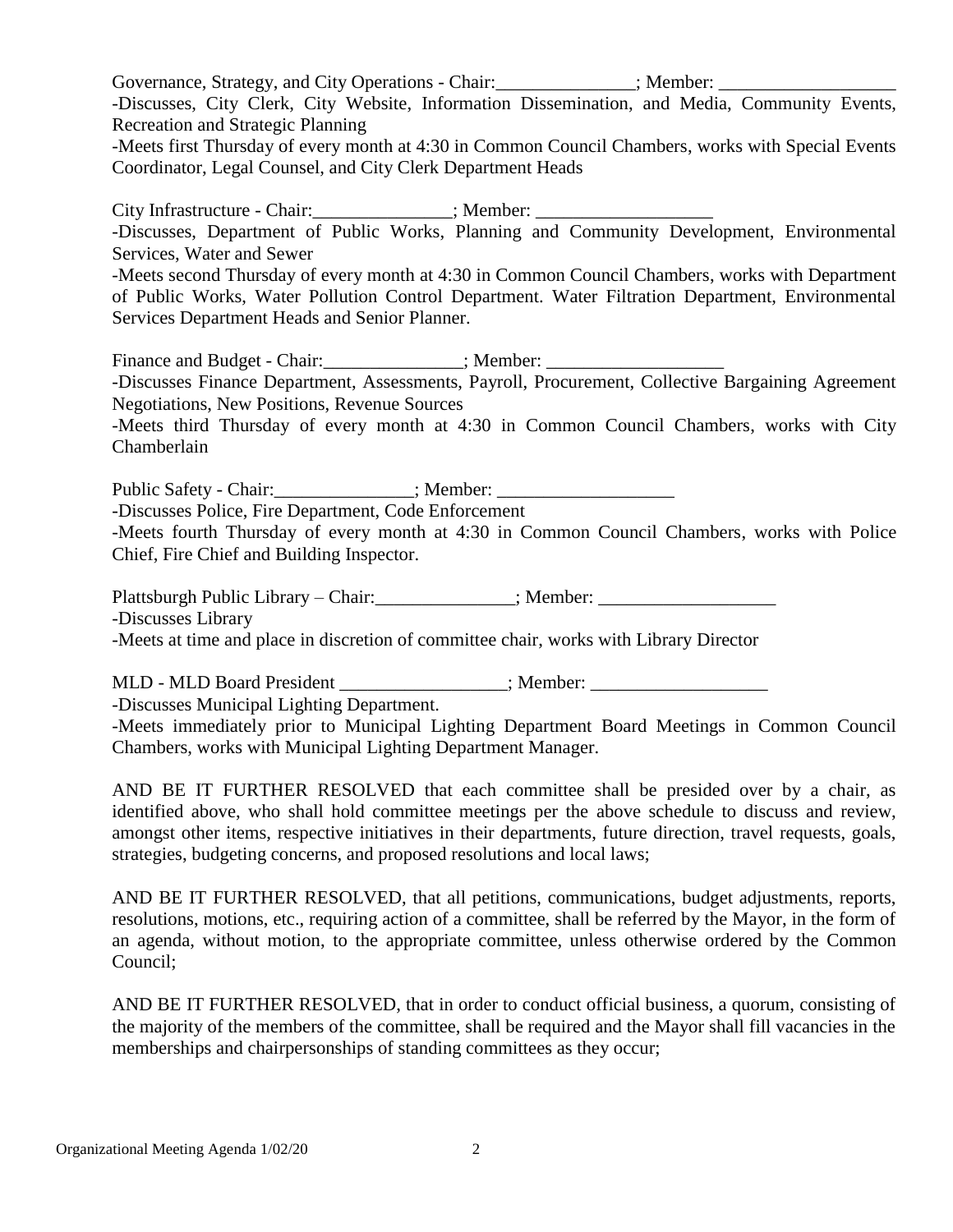AND BE IT FURTHER RESOLVED that each standing committee shall refer specific resolutions to the main body of the Common Council for action at their next meeting and shall not have the power or authority to approve any specific resolution, ordinance, local law, or other Council action;

AND BE IT FURTHER RESOLVED, that in the event a specific resolution or action is not referred by a standing committee to the Common Council for action, the Common Council retains the authority, pursuant to Rule 4 of the Common Council Rules, to take action on the specific resolution or action;

AND BE IT FURTHER RESOLVED, that all standing committees shall be appointed for the current year, but shall hold over from the previous year until new committees have been appointed by the Mayor and affirmed by the Common Council, but no council member shall continue to serve after he/she has ceased to be a member of the Common Council;

AND BE IT FURTHER RESOLVED, that each standing committee shall be open to the public and conform to the requirements of the open meetings law.

By Councilor  $\qquad \qquad :$  Seconded by Councilor Discussion: Roll call: Councilors Barbell, Kelly, Gibbs, DeDominicas, McFarlin, Moore **\*\*\*\*\*\*\*\*\*\*\*\*\*\*\*\*\*\*\*\*\*\*\*\*\*\*\*\*\*\*\*\*\*\*\*\*\*\*\*\*\*\*\*\*\*\*\*\*\*\*\*\*\*\*\*\*\*\*\*\*\*\*\*\*\*\*\*\*\*\*\*\*\*\*\*\*\*\*\*\*\*\*\*\*\*\*\*\*\***

# **4. At this time the Chair recognizes that Dean Schneller is serving the fourth year of his four year appointment as Corporation Counsel for the period of February 1, 2020 through January 31, 2021 and said previous appointment is hereby confirmed.**

Roll call: Councilors Barbell, Kelly, Gibbs, DeDominicas, McFarlin, Moore **\*\*\*\*\*\*\*\*\*\*\*\*\*\*\*\*\*\*\*\*\*\*\*\*\*\*\*\*\*\*\*\*\*\*\*\*\*\*\*\*\*\*\*\*\*\*\*\*\*\*\*\*\*\*\*\*\*\*\*\*\*\*\*\*\*\*\*\*\*\*\*\*\*\*\*\*\*\*\*\*\*\*\*\*\*\*\*\*\*\***

# **5. APPOINTMENT OF A FAIR HOUSING OFFICER**

**WHEREAS**, The Office of Fair Housing and Equal Opportunity administers federal laws and establishes national policies to assure that all Americans have equal access to the housing of their choice; and

**WHEREAS**, the City of Plattsburgh wishes to have an officer who will implement and enforce the Fair Housing Act; and

**WHEREAS,** The Mayor, on behalf of the City Council, recommends the appointment of Mark Hamilton as the Fair Housing Officer for the City of Plattsburgh; therefore be it

**RESOLVED**, that Mark Hamilton be assigned to oversee that fair housing regulations are followed and act as the primary point of contact for all fair housing related issues; and be it further

**RESOLVED**, that said officer shall serve so long as it is mutually agreeable to the parties; and be it further

**RESOLVED**, that Mark Hamilton take an oath of office within thirty days of his appointment and a copy of this Resolution be given to the Code Inspector's Officer, the City Clerk's Office and the New York State Office for Community Renewal.

By Councilor \_\_\_\_\_\_\_\_\_\_\_; Seconded by Councilor \_\_\_\_\_\_\_\_\_\_\_\_\_\_\_\_\_\_\_\_\_\_\_\_\_\_\_\_\_\_\_\_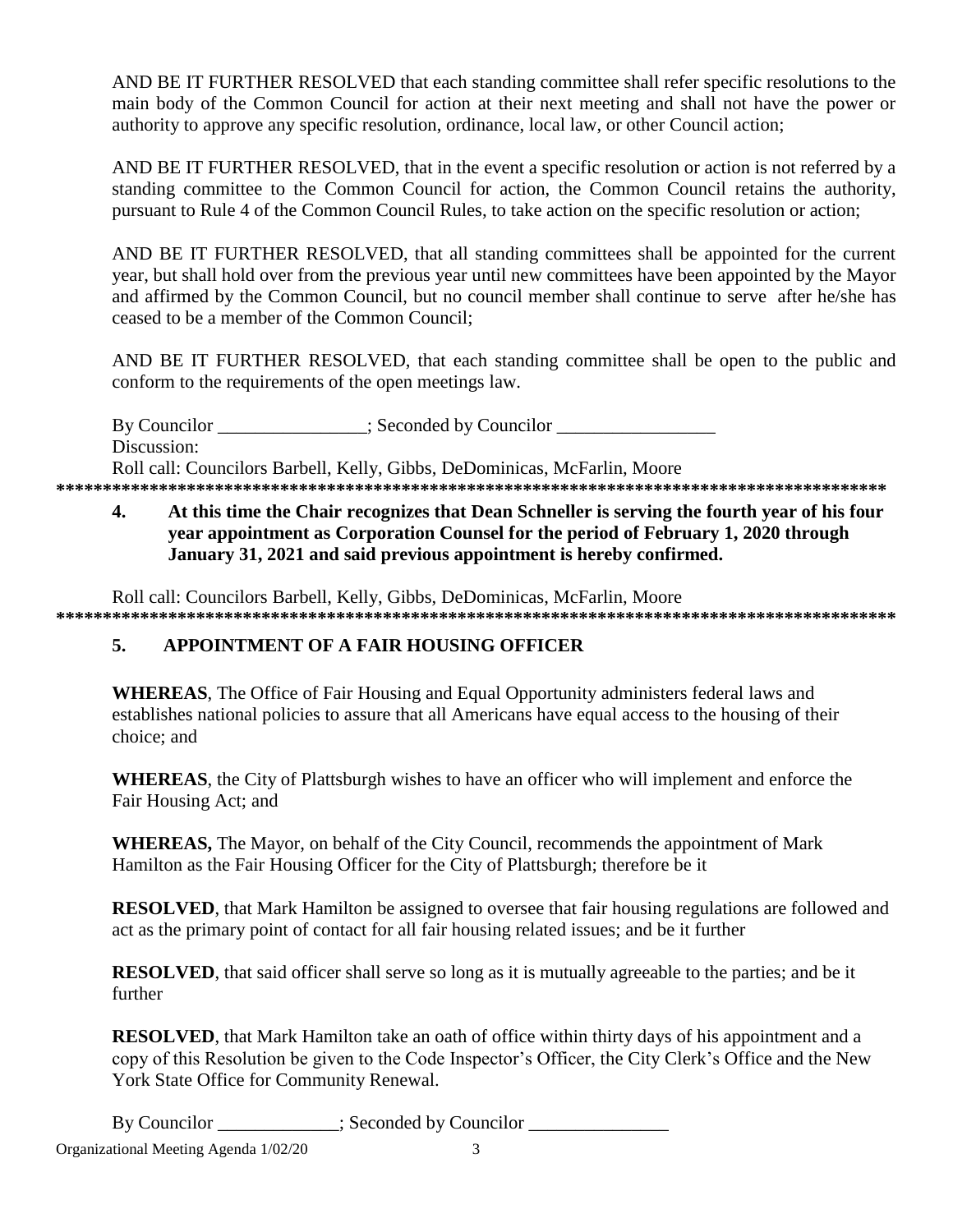Roll call: Councilors Barbell, Kelly, Gibbs, DeDominicas, McFarlin, Moore

**\*\*\*\*\*\*\*\*\*\*\*\*\*\*\*\*\*\*\*\*\*\*\*\*\*\*\*\*\*\*\*\*\*\*\*\*\*\*\*\*\*\*\*\*\*\*\*\*\*\*\*\*\*\*\*\*\*\*\*\*\*\*\*\*\*\*\*\*\*\*\*\*\*\*\*\*\*\*\*\*\*\*\*\*\*\*\*\*\*\***

#### **PROPOSED RESOLUTIONS:**

**1. Proposed resolution fixing the dates for all Regular Meetings of the Common Council to be held Thursdays at 5:30 PM in the Common Council Chambers for the period January 1, 2020 and terminating December 31, 2020, except when deemed necessary. Work sessions are to be held on Thursdays at 5:00 PM or whenever deemed necessary, in the Common Council Chambers. Executive Sessions will be held in the Mayor's Office. The 2020 schedule is attached and made part of the minutes of this meeting.**

**RESOLVED**: That the Regular Meetings of the Common Council to be held during the period of January 1, 2020 through December 31, 2020 be and the same are hereby fixed to be held Thursday of each week at 5:30 PM; in the case of an exception, the Regular Meeting of that week shall be held on the Tuesday evening preceding, unless such meeting is otherwise fixed by resolution of the Common Council adopted at a prior meeting to be held on other than the evening herein before designated, it being understood there shall be a work session held on Thursday evening at 5:00 PM or on Tuesday evening at 5:30 PM when deemed necessary, further that budget hearings be scheduled in the fall by the Mayor Pro-Tem.

**RESOLVED:** That in the event it may become necessary to call Special Meetings of the Common Council from time to time, the procedure as set forth in Article IV, Section 4-1, Charter Section of the Code of the City of Plattsburgh, New York shall be followed.

| By Councilor<br>Discussion:                                                                                                                                                                                                                           |          | $\therefore$ Seconded by Councilor |           |
|-------------------------------------------------------------------------------------------------------------------------------------------------------------------------------------------------------------------------------------------------------|----------|------------------------------------|-----------|
| Roll call: Councilors Barbell, Kelly, Gibbs, DeDominicas, McFarlin, Moore                                                                                                                                                                             |          |                                    |           |
| <b>ACTION TAKEN:</b> Adopted<br>Follow up Action:                                                                                                                                                                                                     | Defeated | Tabled                             | Withdrawn |
| $\mathbf{D}_{\text{new}}$ , and the light state of the first the $\mathbf{D}_{\text{new}}$ $\mathbf{D}_{\text{new}}$ , $\mathbf{D}_{\text{new}}$ , and $\mathbf{D}_{\text{new}}$ , and $\mathbf{D}_{\text{new}}$ are $\mathbf{D}_{\text{new}}$ . Then |          |                                    |           |

#### **2. Proposed resolution designating the** *Press Republican* **as the official newspaper of the City of Plattsburgh.**

**RESOLVED**: That the *Press Republican* is hereby designated as the official newspaper of the City of Plattsburgh, New York for the purpose of publication of all legal and help wanted notices, ordinances, local laws, proposals, tax notices, etc., authorized by resolution of the Common Council from time to time throughout the period of one year, commencing January 1, 2020 and terminating December 31, 2020, at a fee which is to be determined;

## *Press Republican*

First publication legal \$.415/line Second publication legal \$.325/line

By Councilor  $\qquad \qquad$  ; Seconded by Councilor Discussion: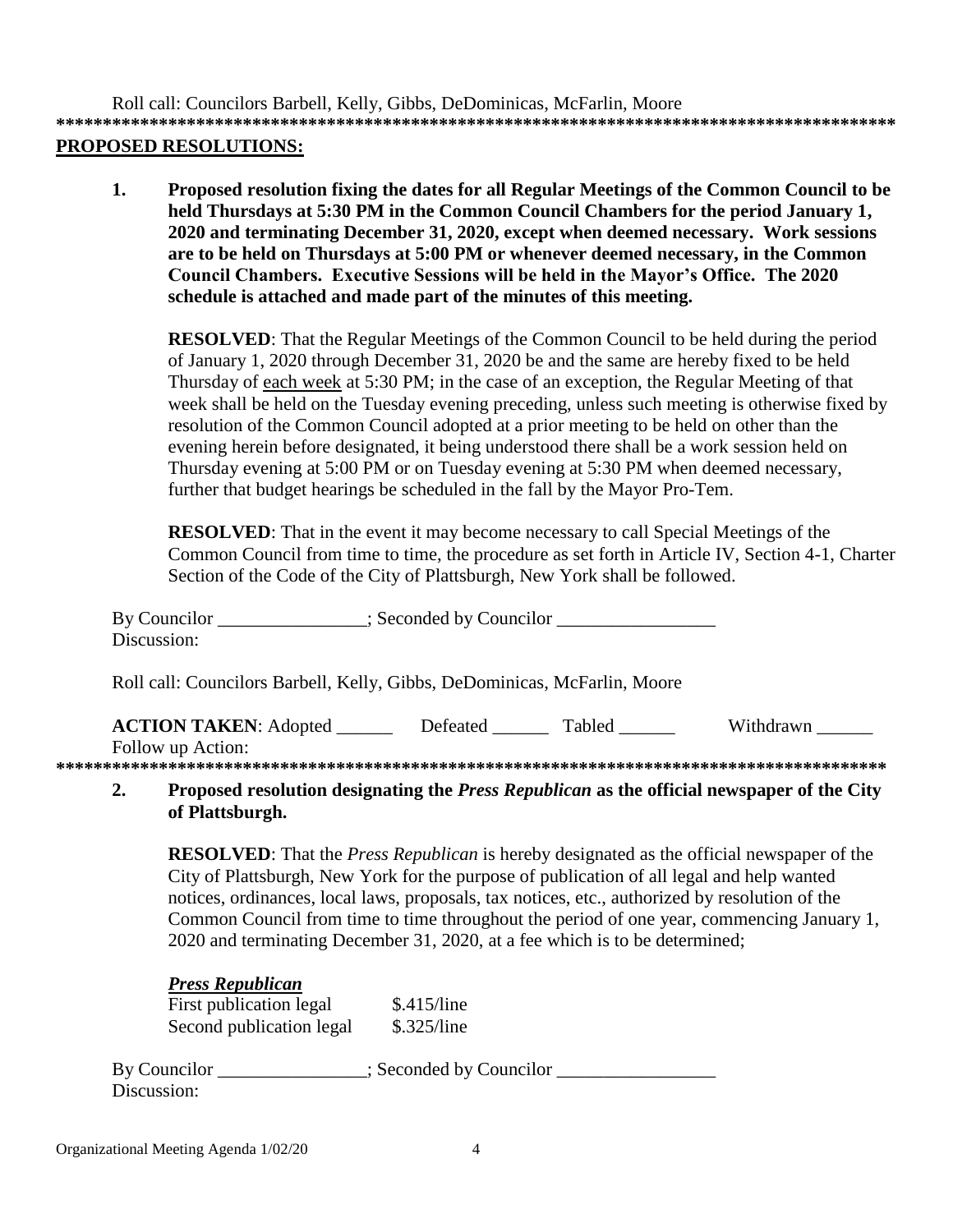Roll call: Councilors Barbell, Kelly, Gibbs, DeDominicas, McFarlin, Moore

|                   |                                                                                                 |                                               | ACTION TAKEN: Adopted ________ Defeated _______ Tabled _______ Withdrawn ______                                                                                                                                                                                                                                                                                                   |  |
|-------------------|-------------------------------------------------------------------------------------------------|-----------------------------------------------|-----------------------------------------------------------------------------------------------------------------------------------------------------------------------------------------------------------------------------------------------------------------------------------------------------------------------------------------------------------------------------------|--|
| Follow up Action: |                                                                                                 |                                               |                                                                                                                                                                                                                                                                                                                                                                                   |  |
|                   |                                                                                                 |                                               |                                                                                                                                                                                                                                                                                                                                                                                   |  |
| 3.                | the official depository for all City of Plattsburgh funds.                                      |                                               | Proposed resolution designating the Glens Falls National Bank, Margaret Street Branch, as                                                                                                                                                                                                                                                                                         |  |
|                   | 2020, the current year portion of their contract through December 31 <sup>st</sup> , 2024.      |                                               | <b>RESOLVED:</b> That the Glens Falls National Bank, Margaret Street Branch, be and are hereby<br>designated as the official depository for all funds of the City of Plattsburgh for calendar year                                                                                                                                                                                |  |
|                   | By Councilor ______________; Seconded by Councilor _____________________________<br>Discussion: |                                               |                                                                                                                                                                                                                                                                                                                                                                                   |  |
|                   | Roll call: Councilors Barbell, Kelly, Gibbs, DeDominicas, McFarlin, Moore                       |                                               |                                                                                                                                                                                                                                                                                                                                                                                   |  |
| Follow up Action: |                                                                                                 |                                               | <b>ACTION TAKEN:</b> Adopted _________ Defeated ________ Tabled _______ Withdrawn _____                                                                                                                                                                                                                                                                                           |  |
| 4.                | ending December 31, 2020, unless otherwise amended.                                             |                                               | Proposed resolution adopting the present Investment Policy for the period January 1, 2020                                                                                                                                                                                                                                                                                         |  |
|                   |                                                                                                 |                                               | <b>RESOLVED:</b> That the investment policy as recommended by the Office of the State<br>Comptroller establishing guidelines which comply with applicable State statutes and as adopted<br>at a Regular Meeting of the Common Council held December 10, 1987, be and the same is to<br>continue in effect for the period of January 1, 2020 through December 31, 2020 as amended. |  |
|                   | By Councilor ______________; Seconded by Councilor _____________________________<br>Discussion: |                                               |                                                                                                                                                                                                                                                                                                                                                                                   |  |
|                   | Roll call: Councilors Barbell, Kelly, Gibbs, DeDominicas, McFarlin, Moore                       |                                               |                                                                                                                                                                                                                                                                                                                                                                                   |  |
| Follow up Action: | ACTION TAKEN: Adopted ________ Defeated _______ Tabled ______                                   |                                               | Withdrawn                                                                                                                                                                                                                                                                                                                                                                         |  |
| 5.                | by the Common Council as follows:                                                               |                                               | RESOLVED: That the Rules for 2020 be, and the same are, hereby accepted and adopted                                                                                                                                                                                                                                                                                               |  |
|                   | 1.                                                                                              |                                               | The Council shall assemble promptly at 5:30 PM in regular session on Thursday of each<br>week and at such other times as may be determined at a previous session.                                                                                                                                                                                                                 |  |
|                   | 2.                                                                                              | rule is subject to exception in Rule 4 below. | All petitions and communications that out of their inherent necessity requires their being<br>acted upon at the next regular meeting, and all other agenda items to be introduced at the<br>next regular meeting (for action at a succeeding regular meeting) shall be presented to the<br>Office of the Mayor not later than NOON on the Tuesday preceding the meeting. This     |  |

3. The Office of the Mayor shall have available to each Councilor, the agenda to be acted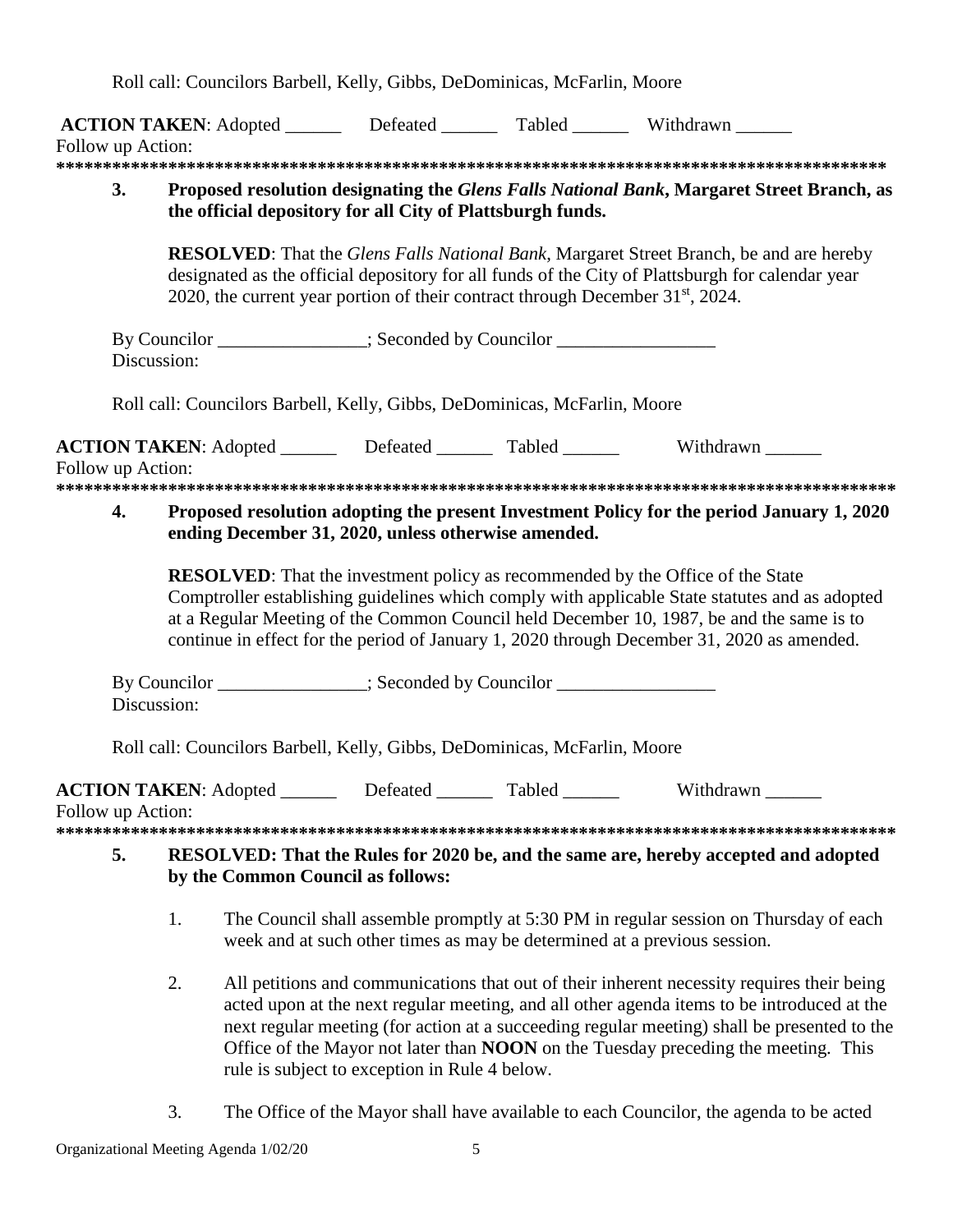upon on Wednesday afternoon preceding the regular Thursday meeting.

- 4. Rule 2 shall not prevent the Mayor and/or Councilors from submitting any matter or offering any motion which was not on the agenda, if in his/her opinion, the issue should be raised. However, if necessity does not require immediate action, the motion is introduced for action at the next regular meeting. A resolution must be adopted for specific resolutions to be brought forward under rule 4. Any resolution invoking Rule 4 shall include shall include an explanation for its urgency and a statement on the financial repercussions of the subsequent resolution, if any, to taxpayers.
- 5. Any member unable to attend a meeting must notify the Clerk prior to the meeting, giving the legitimate reason for non-attendance.
- 6. The Chair shall preserve order at the sessions and shall appoint all committees. Through a point of order, any procedural ruling by the Chair is subject to reversal by a majority vote of the Council.
- 7. All City Departments will be represented by the Department Head or his/her delegate, as long as they are management personnel, at the work session or Council meeting if requested by Mayor and Council. All City Departments having items for action on the Agenda shall be represented at the **Council Meeting**.
- 8. A member desiring to speak or present any subject matter to the Council shall address the Chair and shall not further proceed until recognized by the Chair and awarded the floor for such purpose. Through a point of order, time limits can be placed and extended by a majority vote of the Council.
- 9. A roll call vote shall be taken on any question, with the exception of procedural motions through points of order, which shall require only a hand vote, unless a roll call vote is requested by any member of the Council. A Councilor shall be allowed to explain his/her vote at the time of casting said vote. The presiding officer of the Common Council may call roll in random order.
- 10. At each session, the business shall be:
	- a. Roll Call
	- b. Reading of the Minutes of the Previous Meeting
	- c. Approval of Payrolls Various Departments
	- d. Reports of City Offices and Committees
	- e. Correspondence & Recommendations from Boards
	- f. Audit of Claims Regular and Municipal Lighting
	- g. Public Comment on Agenda Items only
	- h. Weekly Agenda Items
	- i. Initial Consideration
	- j. New Business
	- k. Closing Public Comments any topic.
	- l. Adjournment
- 11. When a question shall be under consideration, no motion shall be received except as

Organizational Meeting Agenda 1/02/20 6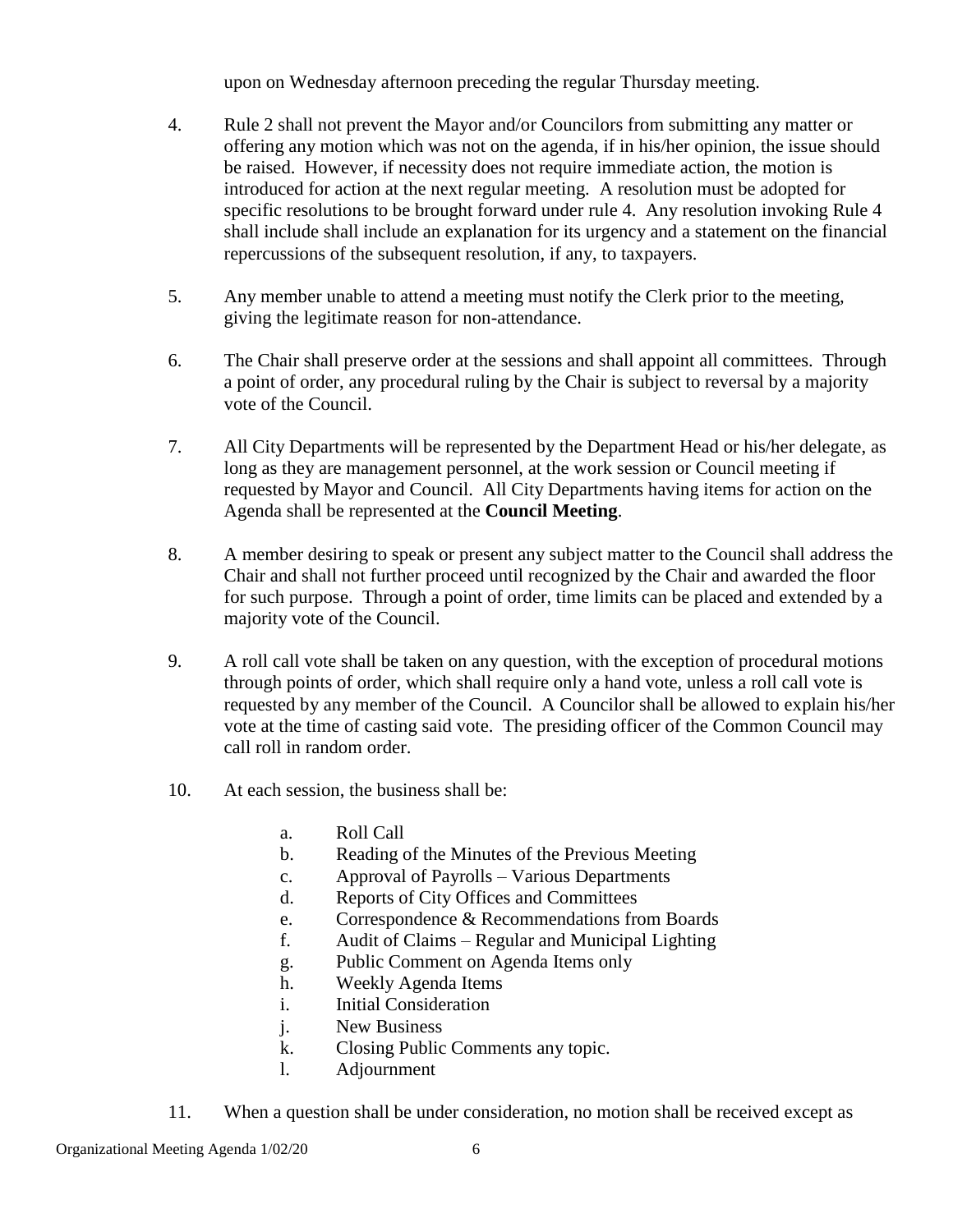herein specified, which shall have precedence in the following order:

- a. Point of Order for clarification, or to request reversal of ruling of the Chair, or limiting or extending discussion (by majority vote)
- b. Recess such session
- c. Amend
- d. Refer to standing committee
- e. Refer to select committee
- f. Call the previous question
- g. Table or postpone
- h. Adjourn such session
- 12. All matters to be acted upon shall be entered at length upon the agenda.
- 13. In the event any question of procedure shall arise which is not provided for by these rules, then, in that event, Robert's Rules of Order shall be followed.
- 14. When the Councilors are notified of a Special Meeting of the Common Council, the news media shall also be notified.
- 15. At the Public Discussion portion of the regular meeting, the public will have the right to address the Common Council, subject to the Chair's discretion to rule discussants out of order. The rules for public comment are listed below (adapted from NYCOM – Handbook for city officials):
	- 1. The Public shall be allowed to speak only during the public comment period of the meeting. The public will have the right to comment, question, and answer in the discussion with the Council, subject to the Chair's discretion to rule discussants out of order.
	- 2. Speakers may, but are not required to, sign in and give their name, address and organization, if any.
	- 3. Speakers must be recognized by the presiding officer.
	- 4. Speakers must limit their remarks to five minutes.
	- 5. Speakers may not yield any remaining time they may have to another speaker.
	- 6. Council members, with the permission of the presiding officer, may ask questions of a speaker during or after his remarks.
	- 7. When a meeting is attended by a group of people who share the same or opposing views on a public comment topic, the presiding officer may require that the group(s) designate not more than two spokespersons and limit the total time for public comment to 10 minutes for each point of view or side on an issue.
	- 8. All remarks shall be addressed to the council as a body and not to any member thereof.
	- 9. Speakers shall observe the commonly accepted rules of courtesy, decorum, dignity and good taste.
	- 10. Interested parties or their representatives may address the council at any time by written or electronic communications.
	- 11. The Common Council may by majority voice vote grant more time to a speaker or a topic.
	- 12. If a Common Council member objects to a ruling by the presiding officer, he shall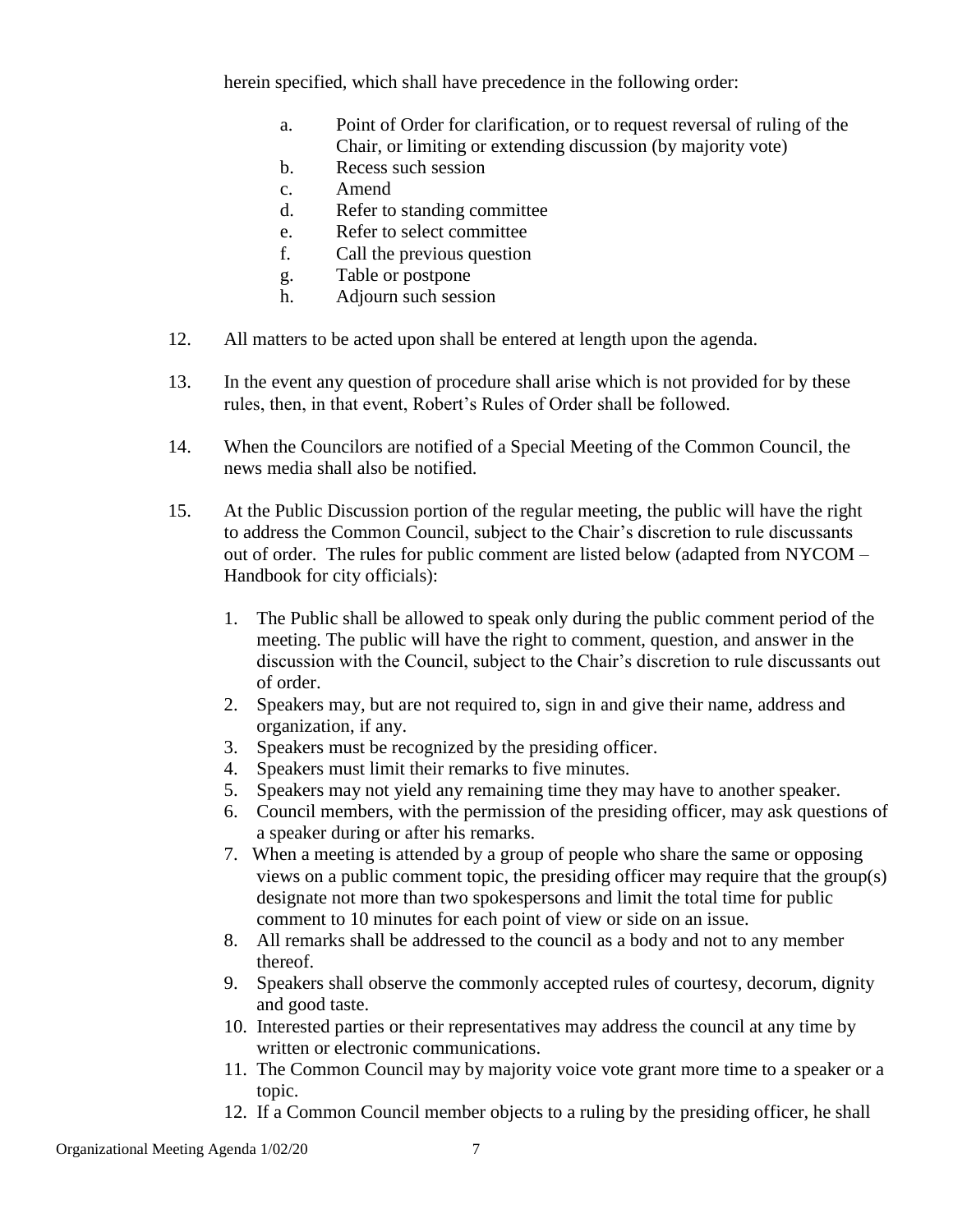raise his objection by a motion "appealing the ruling of the chair." If the motion passes, the ruling is overruled.

- 13. When a public comment topic is voted on by the Common Council, the topic may not be the subject of public comment for 6 months from the date of the vote unless the Common Council votes to allow public comment sooner.
- 14. At the Public Comment portion of a Public Hearing:
	- a. Speakers may, but are not required to, sign in and give their name, address and organization, if any.
	- b. Speakers must be recognized by the presiding officer.
	- c. Speakers must limit their remarks to two to five minutes depending on the number of speakers signed up in advance.

| By Councilor | : Seconded by Councilor |  |
|--------------|-------------------------|--|
| Discussion:  |                         |  |
|              |                         |  |

Roll call: Councilors Barbell, Kelly, Gibbs, DeDominicas, McFarlin, Moore

**ACTION TAKEN:** Adopted **Defeated** Tabled Withdrawn Follow up Action: **\*\*\*\*\*\*\*\*\*\*\*\*\*\*\*\*\*\*\*\*\*\*\*\*\*\*\*\*\*\*\*\*\*\*\*\*\*\*\*\*\*\*\*\*\*\*\*\*\*\*\*\*\*\*\*\*\*\*\*\*\*\*\*\*\*\*\*\*\*\*\*\*\*\*\*\*\*\*\*\*\*\*\*\*\*\*\*\*\*\***

## **6. Proposed resolution establishing the amount of a Blanket Bond or Undertaking for city employees at \$250,000 and for the City Chamberlain at \$500,000.**

**RESOLVED**: That in accordance with Section C-2-5 of the City Charter as amended, the Common Council of the City of Plattsburgh, as authorized by Section 11, Paragraph 2 of the Public Officer's Law, consents and approves that a Blanket Bond or Undertaking be procured for all City employees in the amount of \$250,000 (per loss) for each position and \$500,000 for the City Chamberlain, further

**RESOLVED**: That aforementioned Bond or Undertaking was executed for the period of one year, from July 6, 2019 to July 6, 2020, and said Bond or Undertaking shall be written by an approved Surety Company.

| By Councilor | : Seconded by Councilor |
|--------------|-------------------------|
| Discussion:  |                         |

Roll call: Councilors Barbell, Kelly, Gibbs, DeDominicas, McFarlin, Moore

| <b>ACTION TAKEN:</b> Adopted | Defeated | Tabled | Withdrawn |  |
|------------------------------|----------|--------|-----------|--|
| Follow up Action:            |          |        |           |  |
|                              |          |        |           |  |

# **7. RESOLVED:**

- 1. That in accordance with Section 6-15(f) of the City Charter, the Common Council sets forth the composition, function and duties of the Pre Audit Committee of the Common Council as follows:
- 2. The pre audit committee shall be composed of any three members of the Common Council, including the Mayor as a member thereof. Members who act as the pre audit committee are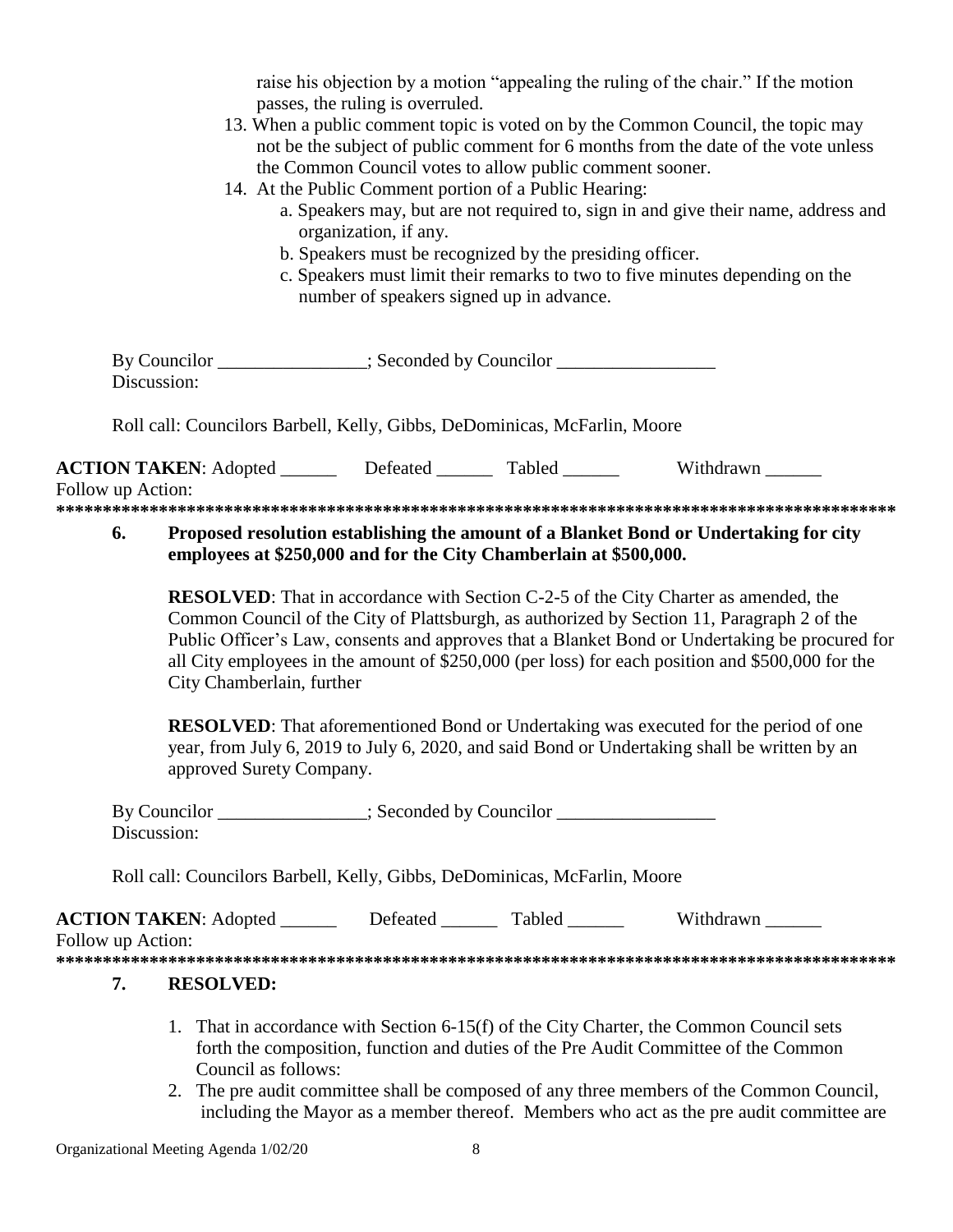not required to be appointed or confirmed and such committee shall be deemed to consist of the three members who sign claim forms or tabulations of claims as set forth in section 4.

- 3. The pre audit committee shall review and recommend approval of claims for payment before approval by the common council as a whole.
- 4. Committee members shall indicate approval by signing or initialing claim forms or a tabulation of claims submitted for Council approval. Such forms or tabulation bearing the signatures or initials of committee members shall constitute the minutes of the committee. If a committee member objects to payment of a claim, he shall raise the objection at the time payment of the claim is presented to the Common Council for a vote.
- 5. The pre audit committee is not required to meet or act as a body. If the committee meets or acts as a body, such meeting shall be held at an open public meeting of the Common Council, or at a public meeting which has been duly noticed in accordance with the Open Meetings Law.
- 6. This resolution supersedes all previous resolutions, including the Common Council's resolution of 4/30/1998.

| By Councilor<br>Discussion:                                                                                                                                    |          | $\therefore$ Seconded by Councilor |           |  |
|----------------------------------------------------------------------------------------------------------------------------------------------------------------|----------|------------------------------------|-----------|--|
| Roll call: Councilors Barbell, Kelly, Gibbs, DeDominicas, McFarlin, Moore                                                                                      |          |                                    |           |  |
| <b>ACTION TAKEN:</b> Adopted<br>Follow up Action:                                                                                                              | Defeated | <b>Tabled</b>                      | Withdrawn |  |
| Motion to Adjourn by Councilor ______________; Seconded by Councilor ____________<br>Roll call: Councilors Barbell, Kelly, Gibbs, DeDominicas, McFarlin, Moore |          |                                    |           |  |

**MEETING ADJOURNED**: \_\_\_\_\_\_\_\_\_

**City of Plattsburgh Common Council 2020 Meeting Schedule Committee Meetings begin at 4:30p Council Meetings begin at 5:30pm**

January 2 – ORGANIZATIONAL/COUNCIL MEETING

Organizational Meeting Agenda 1/02/20 9 January 9 – COUNCIL MEETING

January 16 – COUNCIL MEETING January 23 – COUNCIL MEETING